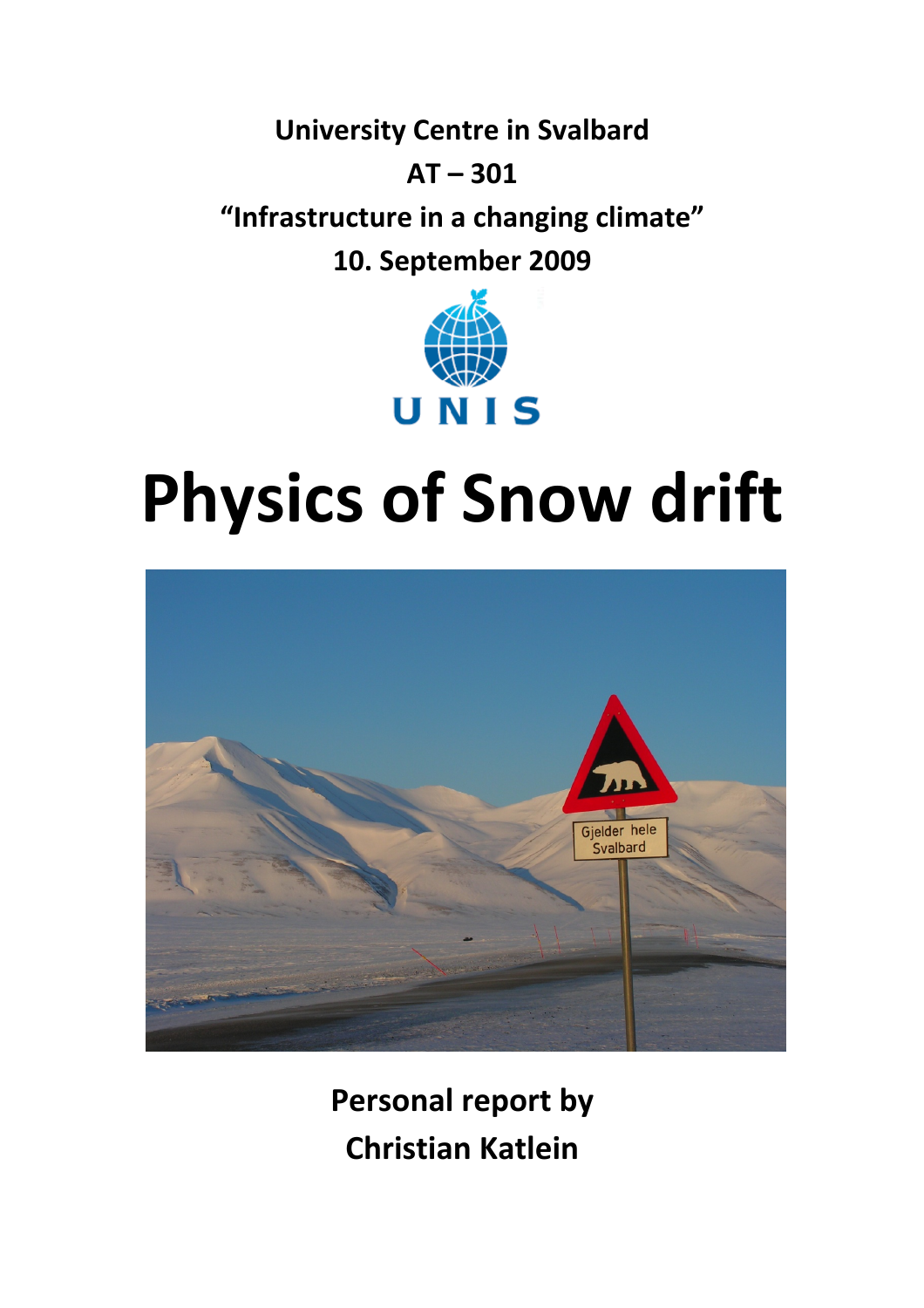

# *Introduction*

This personal report for the graduate course AT‐301 "Infrastructure in a changing climate" gives an introduction to the basic physical principles of snow drift. The understanding of snow drift is important to take the effects of blowing snow into account during the design of new infrastructure like buildings and roads and for improvement of existing drifting snow problems. The effects of snow drift are often underestimated even by professionals, which might be caused by the complexity of the subject. This can be seen for example in the inappropriate placing (related to snow drift) of the entrance to the new UNIS building in Longyearbyen and several recent rescue operations in spring 2009 on Svalbard where an unexpected extremly rapid build up of snow caused serious problems.

This report tries to give a short survey in the involved physical backgrounds, which is needed to get a profound understanding of the involved mechanisms

## *Wind*

The first and probably most important factor to deal with is of course the wind itself. Without wind there is no lateral transportation of snow. For that reason an evaluation of the local wind profiles is the first thing to do when dealing with snow drift problems in a certain area.

### *Wind directions*

The greatest problems will mostly occur within the direction of the prevailing winds on a location. But local meteorology might have a special effect on winds during snow drift events. Snow drift is related to wind which exceeds a threshold velocity of minimum about 5 m/s (moderate breeze, 4 on the beaufort scale). For that reason it is not only interesting to investigate the total distribution of wind directions, but the distribution of wind directions where a certain wind speed is exceeded. As solid precipitation (snow) plays the other key role it is also important to have a look at the wind direction's distribution during events with precipitation. In many areas this data is delivered by meteorological stations. Especially in the arctic where there is no such good coverage with meteorological information this data should be added by on site observations. For example the investigation of existing snow drifts or reconstruction of winter snow distribution out of a biological survey.

#### *Wind speed profile*

As wind is no homogenous phenomenon, wind speeds vary a lot in the first meters above ground. Hydrodynamic friction caused by the ground slows down the wind. Wind velocity  $u(z)$  can be described by a logarithmic rule depending on the height  $z$  above the surface:

$$
u(z) = \frac{u_*}{k} \ln\left(\frac{z}{z_0}\right) \approx 2.5 u_* \ln\left(\frac{z}{z_0}\right)
$$

where  $u_*$  is the friction velocity given by  $u_* = \sqrt{\tau/\rho_{air}}$  and  $z_0$  is the roughness length of the surface with values ranging from  $z_0 = 2 \cdot 10^{-3} m$  for a natural snow cover to  $z_0 = 3 \cdot 10^{-6} m$  for plane ice. k is the von Karman constant with a value of  $k = 0.41$ .

This leads to a wind profile with zero wind speed at the surface (exact one roughness length above the surface) with increasing speeds with increasing height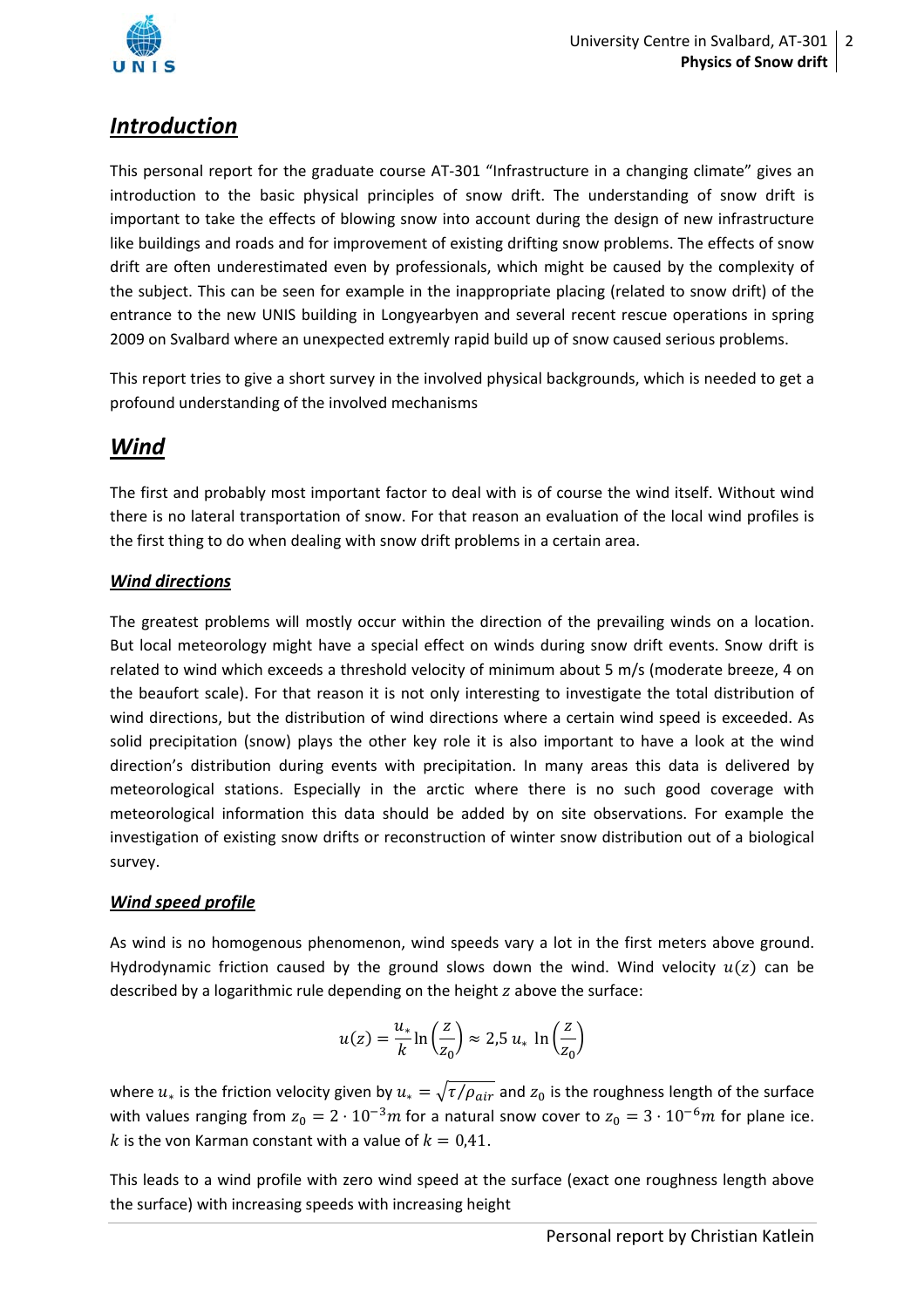

If no snow falls as precipitation during a snow drift event, snow from the snowpack is displaced by wind. For transportation, the shear stress of the snow particles in the snow pack has to be exceeded to release them into the free air flow. The shear stress on the snowpack is given by  $\tau = \rho_a$ .  $|\partial u/\partial z|^2 \lambda^2$  where  $\lambda$  is the mixing length. If the shear stress exceeds the shear strength of the snow pack, snow particles on the surface will start to drift.

This shows, that threshold velocities for snow drift are very much dependant on the mechanical properties of the snow pack (surface roughness and shear strength) and the profile of the wind speeds.

## *Modes of snow transportation*

Snowdrift is the transportation of small granular particles due to wind. This resembles very much the mechanisms of sand drift phenomena in desert areas. The threshold velocities may vary a lot because of the different surface properties and conditions.



**Fig 1:** The three modes of transportation in a drifting event (Sundsbø)

## *Creep*

At low wind speeds between 5 and 10 m/s some of the uppermost snow particles on the surface start to roll along the surface in the wind direction. Typical formations related to creeping snow particles are snow waves or snowdunes migrating downwind. On low windspeeds up to one fourth of the transported snow mass can be held by creeping particles but as the total amount is minor and creeping particles are easily stopped by small topographic features the creeping process is mostly not taken into account for numerical analysis of problematic snow drift formations. But however, even snow transported by creep can under certain circumstances build up huge snow drifts in short time.

## *Saltation*

When the wind speed exceeds around 9 m/s starts another mode of transportation. Snow crystals cannot resist the lifting forces of the wind and are vertically lifted into the air due to the vertical gradient in velocity. Once in the air, they follow ballistic trajectories ruled by wind- and gravitational forces. The height of this saltation layer is limited to the first decimeters above the surface and the length of these saltation‐jumps does not exceed one meter. The impact of landing snow particles releases more saltating particles like in a chain reaction. The total amount of snow transported by saltation on high wind speeds is only about 10% of the total flux. Nevertheless saltating snow particles can cause immense problems for the visibility for example in narrow street cuttings.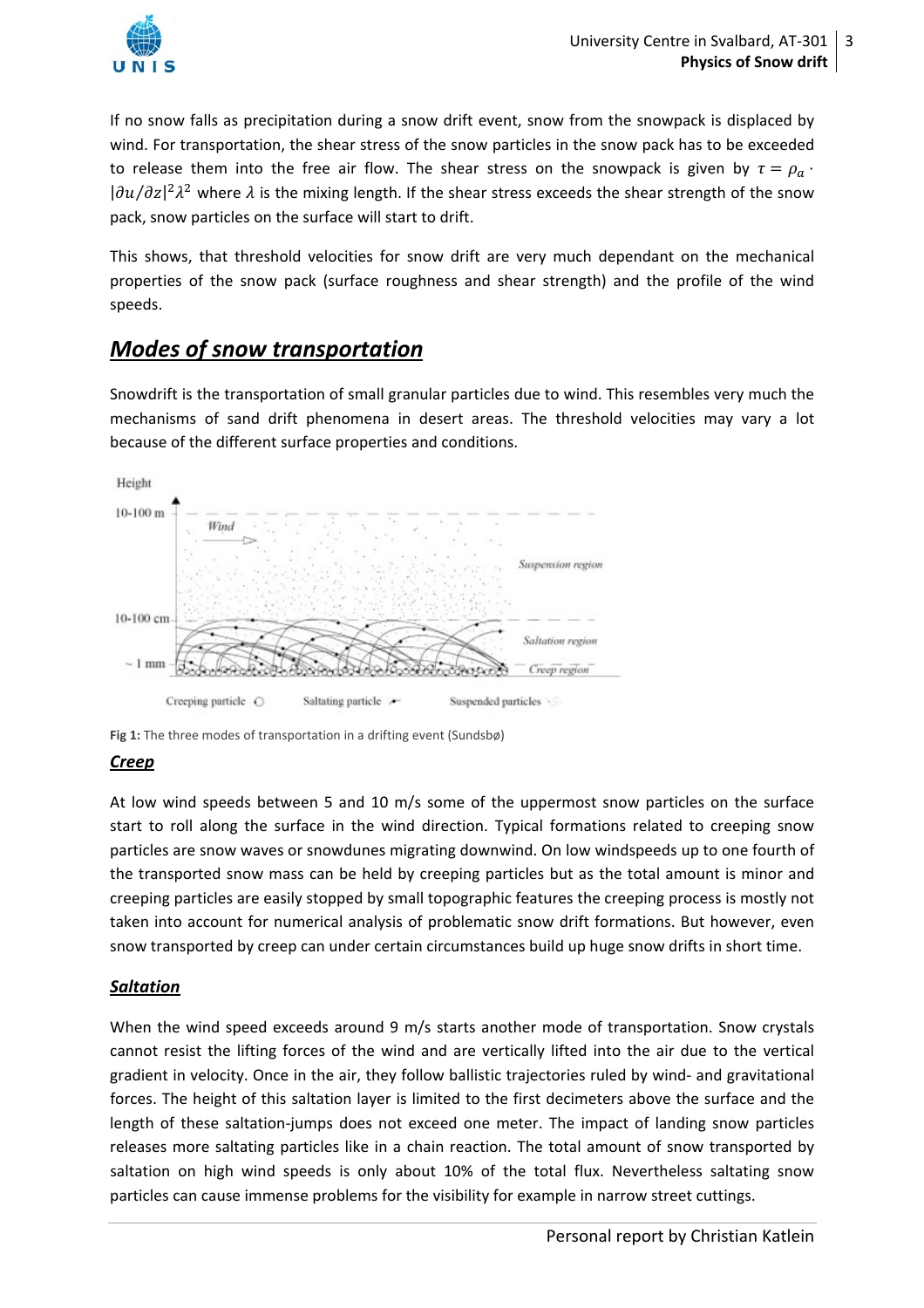

The average height of the saltation layer is given by  $z_{salt} = C \frac{u_*^2}{2g}$  with the constant C describing the properties of the snowpack. This height of the saltation layer has also an influence to the surface roughness and through that to the windfield. Saltating particles can easily be trapped by a physical obstacle or can the other way round be the source of snow streams over snow free terrain.



**Fig 2:** Trajectory of a saltating particle and the forces on it (Sundsbø)



**Fig 3:** Snow streams of saltating particles on a street in Longyearbyen

#### *Suspension*

When the wind speed increases further to more than 12 m/s, the airflow in the atmospheric boundary layer becomes more and more turbulent. Then the shear stress of the airflow equals the weight of the snow particle and it can be lifted up by turbulent wind eddies and transported by the horizontal component of the wind. Even though snow particles can be lifted up to several hundred meters by that process, 90% of the transported snow blows in the first 2 meters above the ground. For that reason the total snow transport is often described by the total flux in the first 5 meters above ground. When local wind is slowing down, the particle follows the gravitation and settles on the ground. Another possibility for settling of snow is an overload of snow in the airflow due to deflecting structures.

#### *Snow crystals under wind transportation*

Wind transported snow crystals are smaller than fresh fallen snowflakes. During snow drift they become continuously smaller and more rounded due to abrasion, physical stresses and evaporation. The particle size ranges below 0,5mm and smaller particles are carried higher up into the boundary layer whereas bigger particles are transported in the lower parts.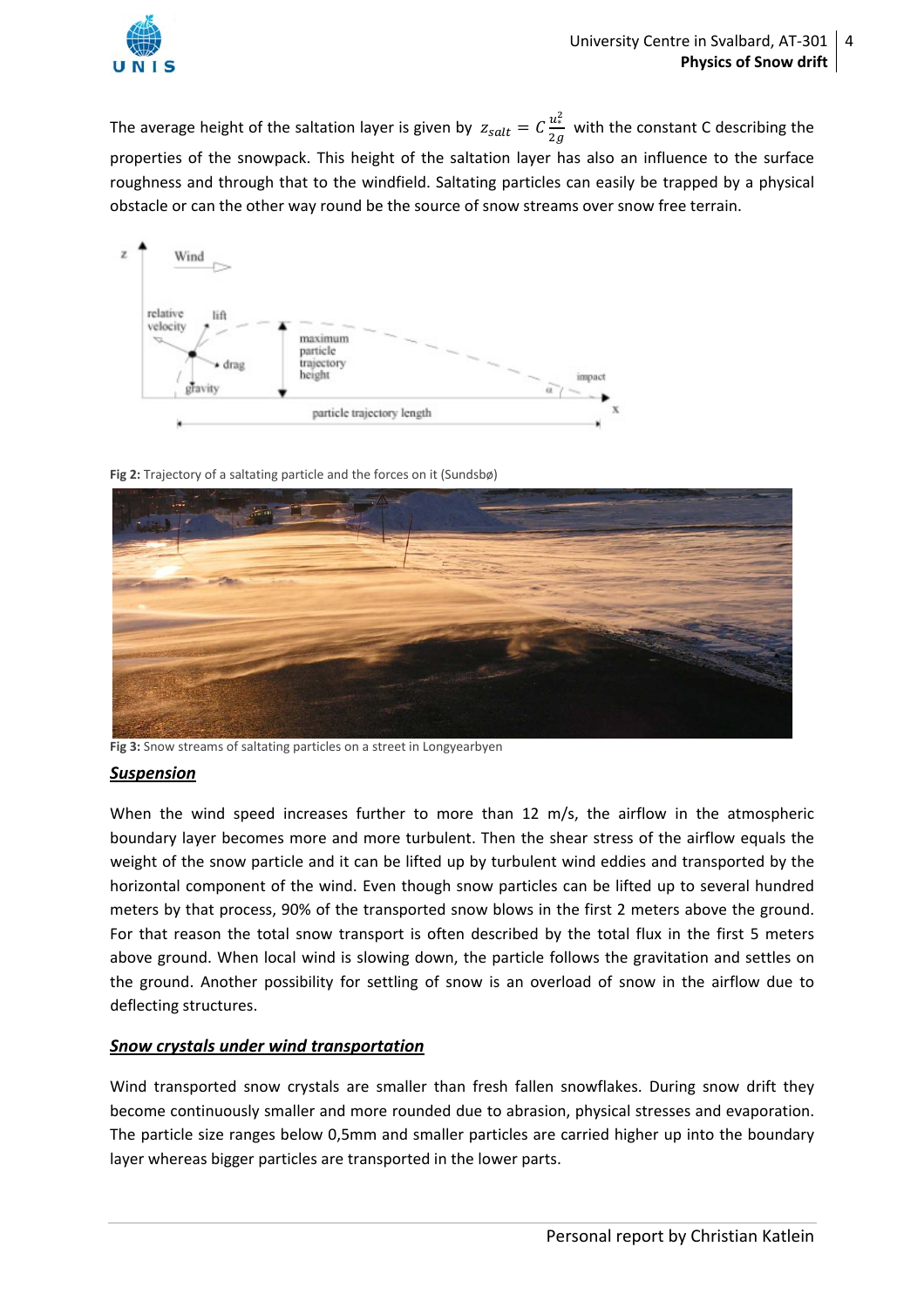

# *Drift S Snow Flu ux*

#### *Pickup*

The above mentioned mechanisms of snow transportation by wind are not able to pick up all their capacity at once. It needs up to roughly 60 seconds for snow particles to gain a reasonable height by suspension and wind has to blow a certain distance above snow until the full bearing capacity is achieved. Distances of 150 to 300 m are required before an equilibrium transport rate is reached and the blowing snow profile in the first 5 m will not be fully developed before 500m of blowing about a even snow covered surface.





#### **Transport Rates**

As above mentioned the windfield can be described as a logarithmic function. The total flux of blown snow can be calculated as a sum of the transport by creep, saltation and suspension out of diffusion theory. For the suspended snow density in a height you can get:

which describes an exponential decrease of drifting snow densities with height. The fact function of the particle fall velocity and the wind speed. Higher wind speeds result in more transported snow in the upper layers. The total flux in the first five meters above the surface is is a



define ed as

With the snow flux the logarithmic increasing windprofile and the exponential decreasing diffusive drifting snow leads to a flux profile with a broad maximum in the first meter above the ground. Most snow is transported in less than one meter above surface. Therefore the total flux in the first five meters is all cases taken as the complete flux of drifting snow. . T The multipli cation of is in nearly

Fig 5: Snow flux distribution with height (Jædicke)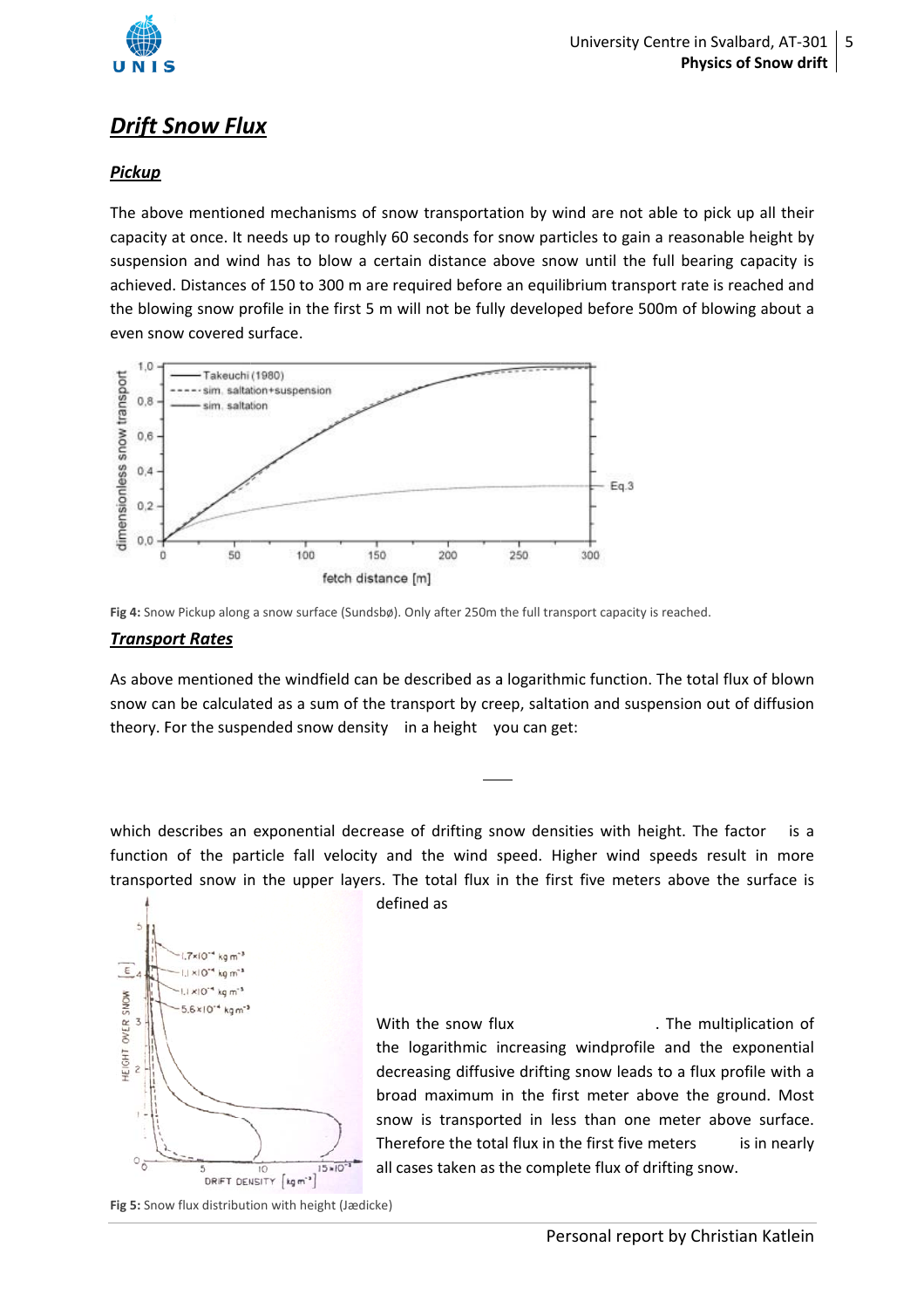

#### *Transport capacity*

Very important for the investigation of snow drift is the question how much snow can be carried by winds at a certain wind speed. Regression analysis of field data revealed a more than cubic dependency of the wind speed:

$$
Q_{0-5} = \frac{u(10m)^{3,8}}{c}
$$

A reduction of the wind speed by 50% will decrease the transport capacity of the snow by 94%. A reduction in wind speed therefore is the most obvious reason to cause snow to accumulate in quite reasonable amounts. This roughly cubic dependency can also be derived from the logarithmic formulation of the wind field and the transport density  $c(z)$  as given above. Integration over the first 5m of  $\Phi(z) = c(z) \cdot u(z)$  together with some assumptions gives the cubic dependency.

#### *Evaporation*

Deposition of transported snow is not the only mechanism to remove snow from the airprofile. Due to the high velocities and small particle sizes evaporation (sublimation) of drifting snow particles plays a major role in the mass balance of snow drift. Snow crystals loose mass by sublimation during the transport. Because of that, the pickup rate has at least to equal the evaporation rate to allow a equilibrium snow drift. This evaporation rate can vary a lot under different circumstances.

#### *Visibility*



The visibility during a snow storm is of high interest for the construction of roads and other infrastructure. The transport rates have a maximum in the first meter above the surface and most snow is transported there, which result in the worst visibility conditions in the first meter. At higher wind speeds snow flux at higher levels might also reach a level causing considerable visibility problems.

Fig 6: White-out conditions during a snow storm

## *Build up of Snow drifts*

As seen above, the wind speed plays the major role in the transportation of snow by wind. At high wind speeds the airflow is able to transport much more particles. When the wind speed drops, the wind has no longer the transport capacity for all the snow and will deposit it. It is also possible, that for some reason – e.g. deflection from horizontal obstacles - the density of transported snow exceeds the transport capacity which results in snow deposition even without a decreased or even slightly increased wind speed.

The biggest reason for deposition are eddies behind or in front of a structure, where the wind speed is locally slowing down because of the nonlaminar turbulent flow. The deposition of snow due to eddies in wind flow is not necessary. At high wind speeds, eddies might have a velocity big enough to